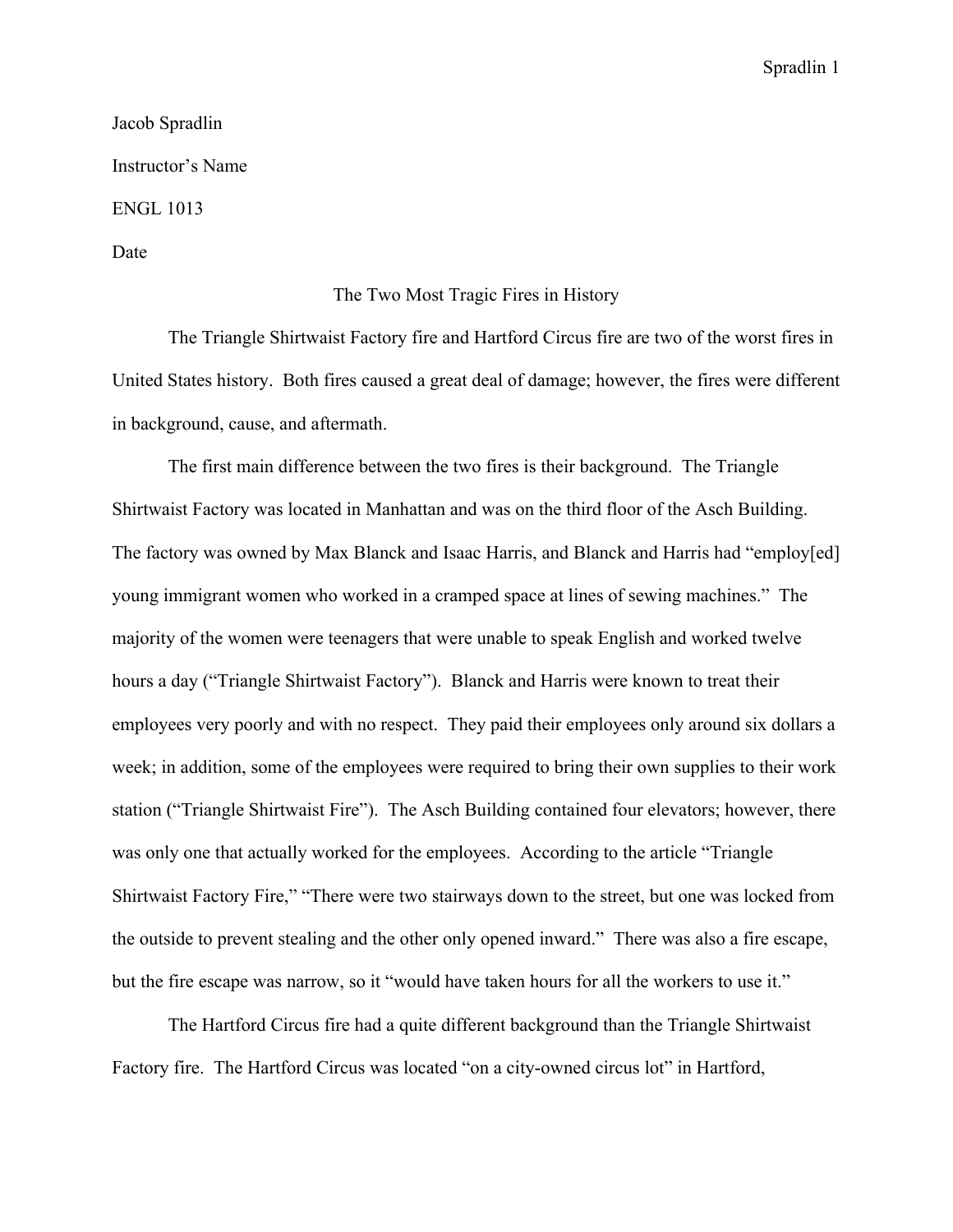Connecticut (Kimball 9). The circus tent "was approximately 425 feel long and 180 feet wide and covering an area of approximately 74,000 square feet or better than 1½ acres" (Kimball 11). There were over seven thousand people that were attending the circus (Kimball 9), and there were over one thousand animals that were part of the circus (Berger 1). The circus had been prepared for any fires that could possibly happen with "equipment [that] included four allpurpose water tank trucks having pumps powered by a power take-off and supplying 50 feet of 2-inch hose having a ½-inch nozzle tip" (Kimball 9). Out of the four trucks, three of them had a capacity of over one thousand gallons of water while the fourth truck had only eight hundred gallons of water. In case of a fire, there were emergency exit arrangements that would make it easy for everyone at the circus to have a safe exit. The exits included the main entrance, beside a "bandstand with an exit on each side of the stand"; three exits that were really supposed to be used only by performers; and an exit that was used to bring wires and cords into the tent (Kimball 11).

While the two backgrounds were very different, one of the other main differences was the cause of the fire. The Triangle Shirtwaist Factory fire happened on March 25, 1911. According to the article "Triangle Shirtwaist Factory Fire," ". . . there were 600 workers at the factory when a fire began in a rag bin." When the fire began to roar, the manager at the time attempted to put the fire out with an extinguisher. However, the extinguisher was so worn out and rusty that it was closed shut. The women had an elevator; however, the elevator was capable of holding only twelve people per trip. The elevator ended up shutting down completely by the fourth trip due to the fire and extreme heat. When the elevator broke down, the women attempted to take the stairwell. However the door to the outside was locked shut, so many passed away on the stairs ("Triangle Shirtwaist Factory").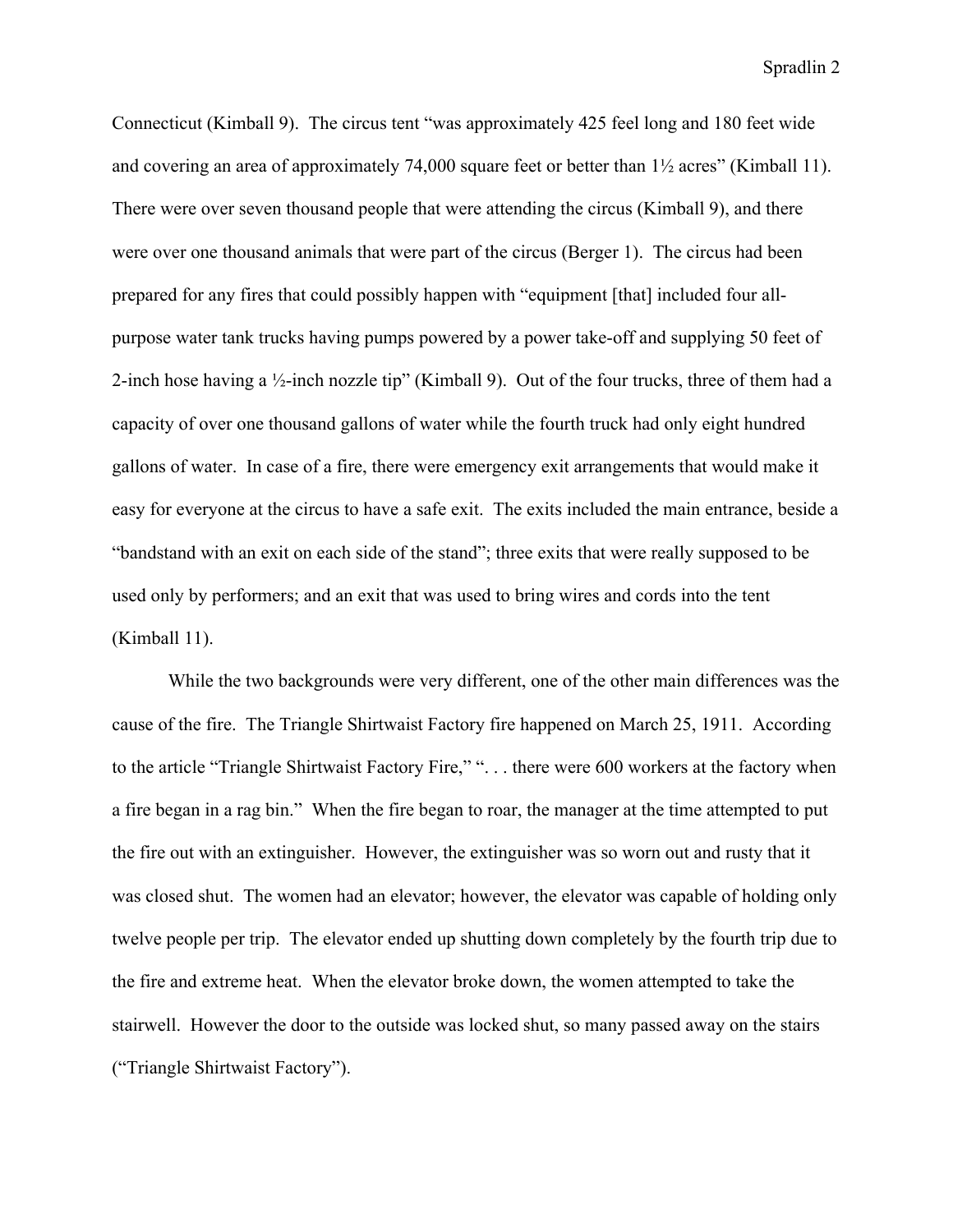While the Triangle Shirtwaist Factory was started in a rag bin, the Hartford Circus began due to a match or a cigarette that had been thrown to the ground near very dry grass (Kimball 13). The Hartford Circus fire happened on July 6, 1944 (Kimball 9). Warren Kimball explained in his article "Hartford Circus Holocaust" that "The fire had began on or near the ground at the outside canvas immediately to the south of and about 20 feet from the main exit." People said that the flames of the fire were up to five to six feet before anyone noticed them. Therefore, the blaze of fire had already spread throughout the tent, making it nearly impossible for anyone to put out the fire. The fire began to spread rapidly, and ropes that had supported the tent became inflamed, which then made the poles of the tent come crumbling down. The poles fell on innocent bystanders, causing many deaths (13).

In addition to the causes of fire being different, the two famous fires also had very distinct kinds of aftermaths. The Triangle Shirtwaist Factory fire aftermath was very tragic with over 145 people that passed away due to the fire. The fire lasted only about eighteen minutes but did a lot of damage to the factory and affected many people's lives. "Forty-nine workers had burned to death or been suffocated by smoke, 36 were dead in the elevator shaft and 58 died from jumping to the sidewalks," stated the article "Triangle Shirtwaist Factory Fire." There were also two people that were in the fire that died later due to the injuries that they had sustained during the fire. Due to how the fire was caused by a work environment issue, many New York workers scheduled a huge march later that year. The march brought in over eighty thousand workers that marched "to protest the conditions that had led to the fire."

The Hartford Circus had a different aftermath than the Triangle Shirtwaist Factory. The Hartford Circus fire caused over 139 deaths, and 174 were badly burned due to the massive fire. According to the news article "139 Lives Lost in Circus Fire at Hartford" written by Meyer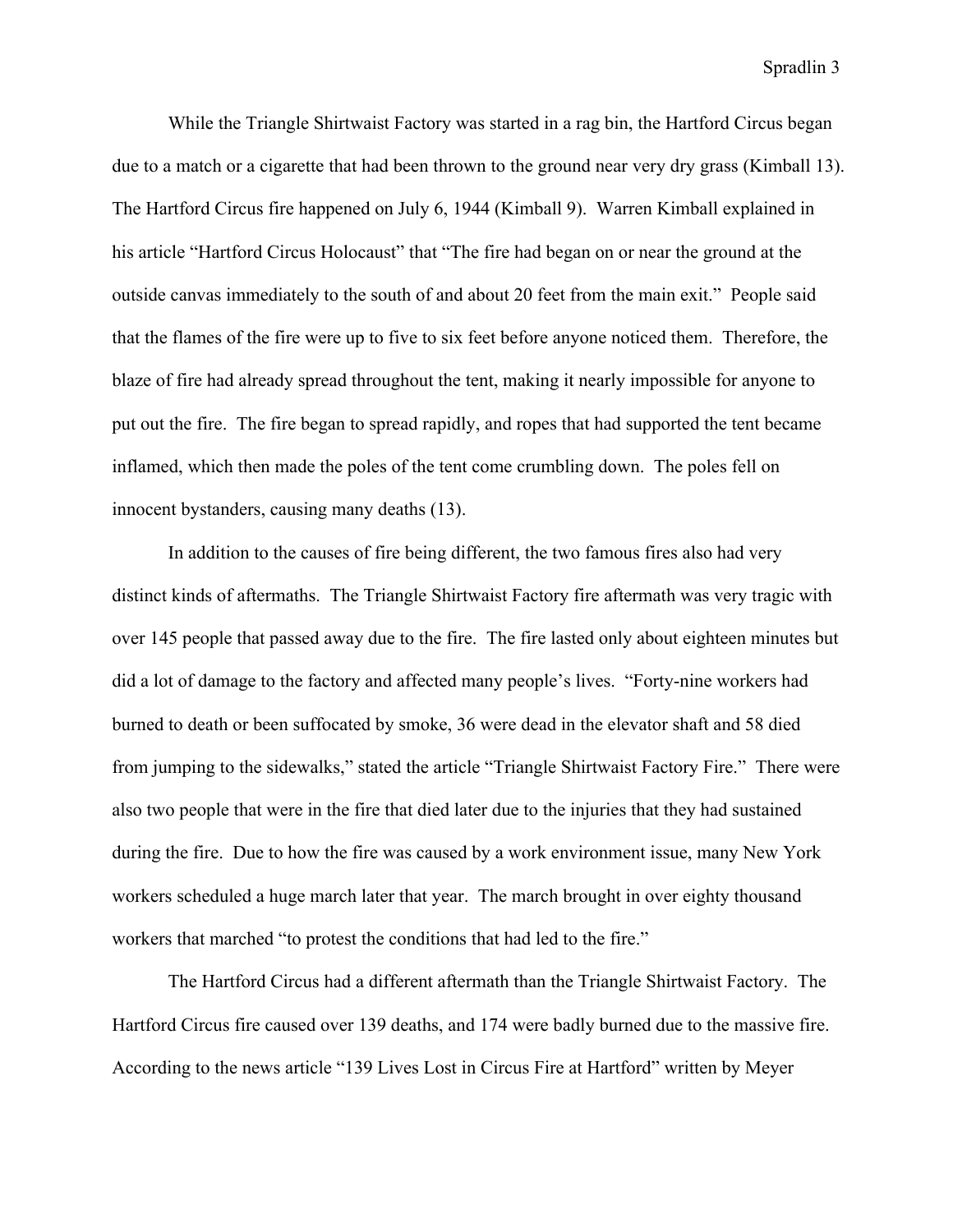Berger, "At least two-thirds of the dead and injured were children." During the fire, there were over a thousand different animals at the circus; however, the performers kept the animals under control, and none broke out (1). After the fire, many people wanted circuses to incorporate a flameproof tent to keep them safe from any possible fire. Many people asked to make sure from then on that there would be plenty of exits for everyone to fit through in a safe manner. People also asked that circuses forbid any use of cigarettes or any type of smoking around the tents for everyone's safety (Kimball 18).

In conclusion, the Hartford Circus fire and the Triangle Shirtwaist Factory fire were very different from one another. They were different in their own background and the cause of each fire. The two fires were also different in their horrific aftermaths.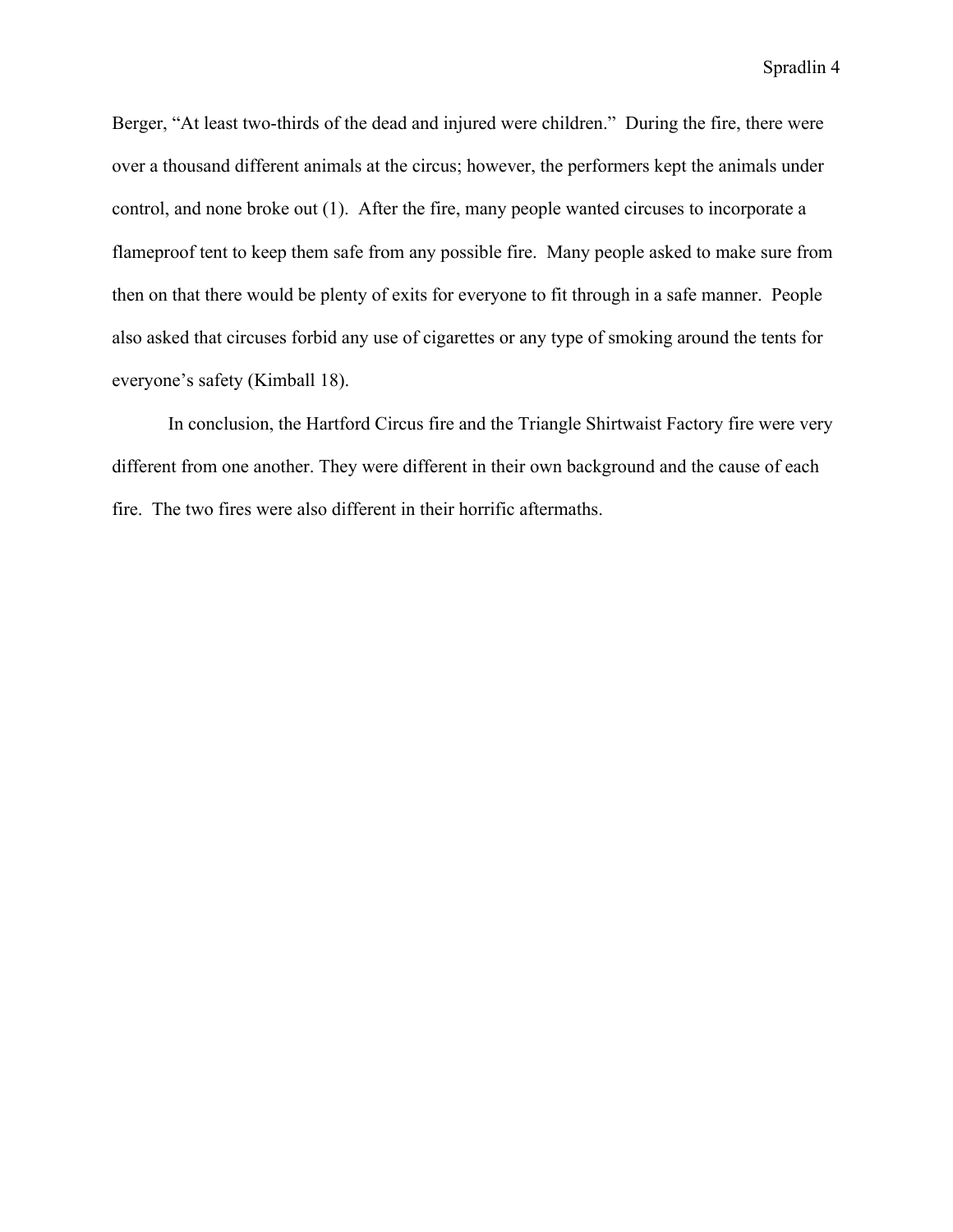## Works Cited

- Berger, Meyer. "139 Lives Lost in Circus Fire at Hartford." *The New York Times (1923- Current file)*, 07 July 1944, p. 1. *ProQuest*, libcatalog.atu.edu:443/login?url=https:// search.proquest.com/docview/106756369?accountid=8364.
- Kimball, Warren Y. "Hartford Circus Holocaust." *The Quarterly*, July 1944, pp. 9-19. www/nfpa.org/-/media/Files/Public-Education/By-topic/Occupancies/Hartfordcircus. ashx?la=en.
- "Triangle Shirtwaist Factory Fire." *History.com*, 2 Dec. 2009. www.history.com/ topics/early-20th-century-us/triangle-shirtwaist-fire.
- "Triangle Shirtwaist Fire." *aflcio.org*, 2018 aflcio.org/about/history/labor-history-events/ triangle-shirtwaist-fire.